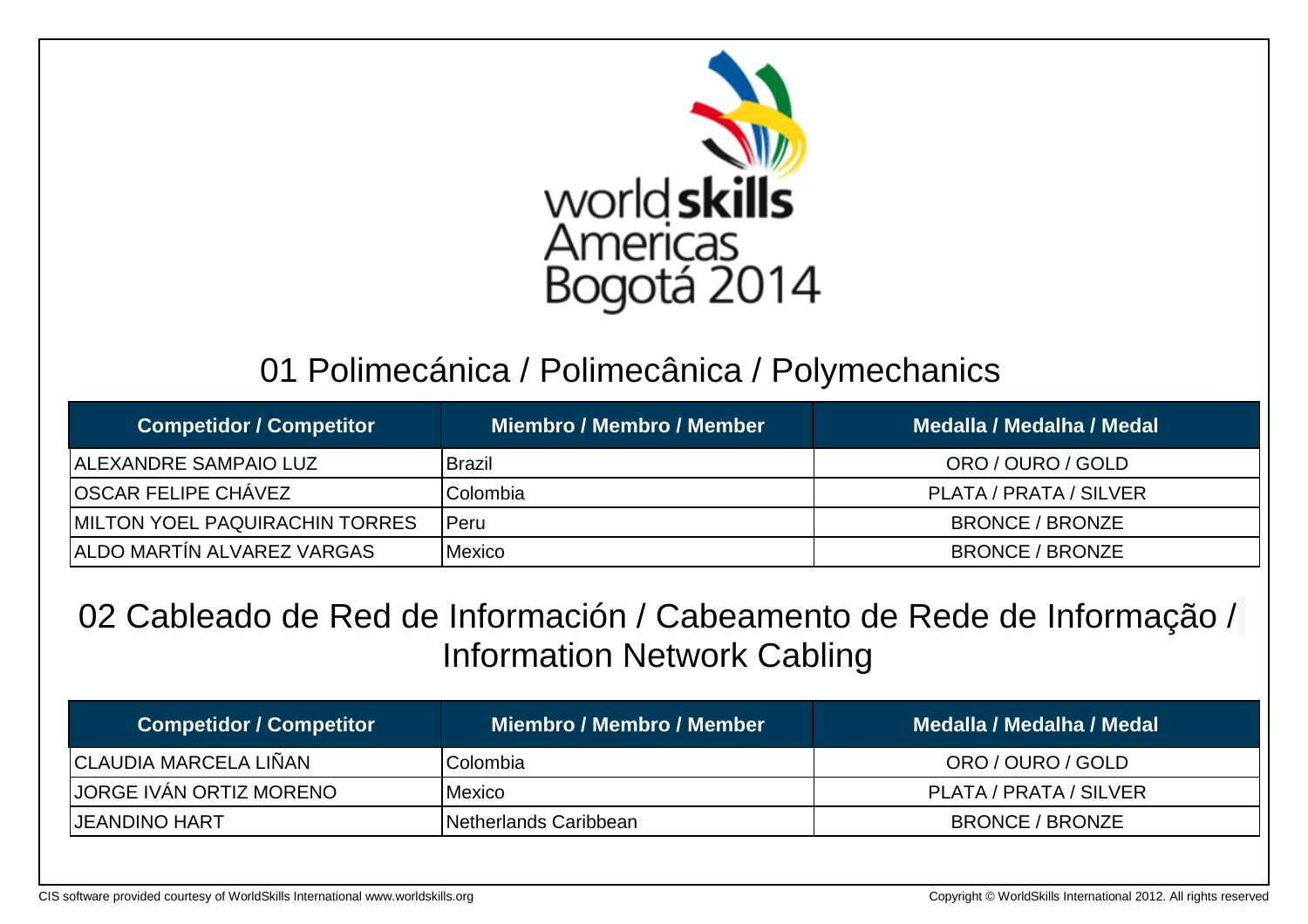## 04 Mecatrónica / Mecatrônica / Mechatronics

| <b>Competidor / Competitor</b>                                      | <b>Miembro / Membro / Member</b> | Medalla / Medalha / Medal |
|---------------------------------------------------------------------|----------------------------------|---------------------------|
| <b>DIEGO BASSO</b><br><b>IMATEUS GASPARY DE FREITAS</b>             | <b>Brazil</b>                    | ORO / OURO / GOLD         |
| <b>IDANIEL FERNANDO ALZATE GALVIS</b><br>IMIGUEL ANGEL GÓMEZ GARCÍA | Colombia                         | PLATA / PRATA / SILVER    |
| <b>IEDY RUBEN CUMAR SUCUP</b><br><b>JIM MICHAEL NOWELL BARRIOS</b>  | Guatemala                        | BRONCE / BRONZE           |

# 05 CAD

| <b>Competidor / Competitor</b>                       | <b>Miembro / Membro / Member</b> | Medalla / Medalha / Medal |
|------------------------------------------------------|----------------------------------|---------------------------|
| <b>GABRIEL DE CASTRO FREITAS</b>                     | Brazil                           | ORO / OURO / GOLD         |
| RAFAEL ESNEIDER DAVID GALLEGO                        | Colombia                         | PLATA / PRATA / SILVER    |
| ROBIN OMAR HERNÁNDEZ ORDOÑEZ                         | <b>IGuatemala</b>                | <b>BRONCE / BRONZE</b>    |
| <b>IGERMAN THOMAS FUENTEALBA</b><br><b>IPEDREROS</b> | Chile                            | <b>BRONCE / BRONZE</b>    |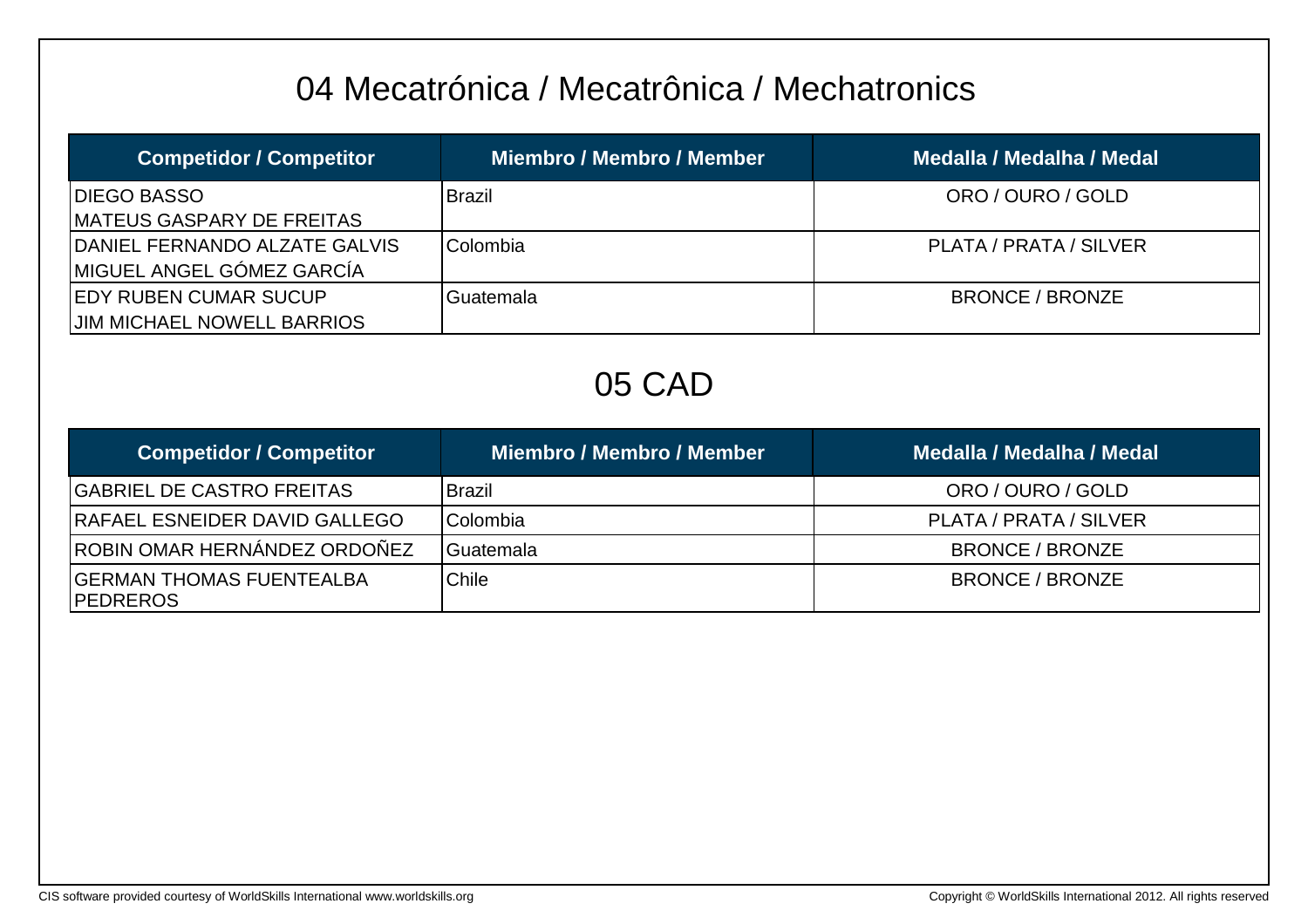## 06 Torneado CNC /Tornearia CNC / CNC Turning

| <b>Competidor / Competitor</b>     | Miembro / Membro / Member | Medalla / Medalha / Medal |
|------------------------------------|---------------------------|---------------------------|
| <b>JOSÉ AUGUSTO COSTA FERREIRA</b> | <b>Brazil</b>             | ORO / OURO / GOLD         |
| <b>IHERNAN DARIO RUIZ TOBAR</b>    | Colombia                  | PLATA / PRATA / SILVER    |

## 07 Fresado CNC / Fresagem CNC / CNC Milling

| <b>Competidor / Competitor</b>        | Miembro / Membro / Member | Medalla / Medalha / Medal |
|---------------------------------------|---------------------------|---------------------------|
| <b>HENRIQUE DA SILVA SANTANA</b>      | Brazil                    | ORO / OURO / GOLD         |
| <b>IMIGUEL ANGEL MARTINEZ CORDOBA</b> | <b>Colombia</b>           | PLATA / PRATA / SILVER    |
| IJAVIER MENDEZ REYES                  | Dominican Republic        | <b>BRONCE / BRONZE</b>    |

## 09 Soluciones de software TI para empresas / Soluções de software TI para negócios TI / IT Software Solutions for Business

| <b>Competidor / Competitor</b>         | Miembro / Membro / Member | Medalla / Medalha / Medal |
|----------------------------------------|---------------------------|---------------------------|
| <b>CHRISTIAN GIOVANNY ROJAS DIAZ</b>   | Colombia                  | ORO / OURO / GOLD         |
| ELIZA THAIS NEVES AMANCIO              | Brazil                    | PLATA / PRATA / SILVER    |
| <b>SEBASTIAN ALBERTO NIN FERNANDEZ</b> | Dominican Republic        | BRONCE / BRONZE           |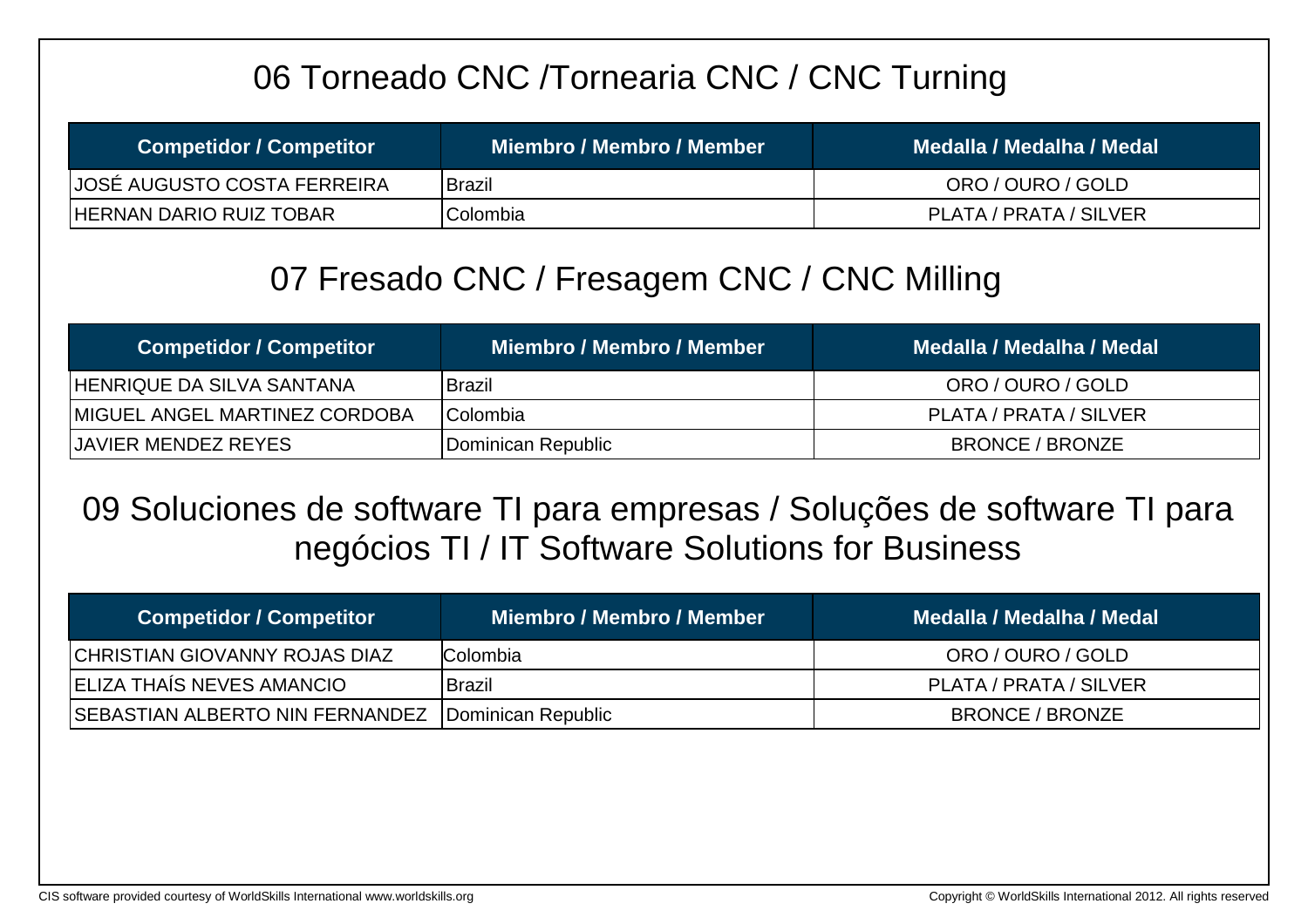# 10 Soldadura / Soldagem / Welding

| <b>Competidor / Competitor</b>         | <b>Miembro / Membro / Member</b> | Medalla / Medalha / Medal            |
|----------------------------------------|----------------------------------|--------------------------------------|
| RAFAEL WENDERSON MORAIS PEREIRA Brazil |                                  | ORO / OURO / GOLD                    |
| <b>EDWING YOHANY MARTINEZ</b>          | Colombia                         | PLATA / PRATA / SILVER               |
| <b>JOHNY MARCOS CHALI LOPEZ</b>        | IGuatemala                       | <b>BRONCE / BRONZE</b>               |
| <b>OLMAN ROJAS ZAMORA</b>              | Costa Rica                       | EXCELENCIA / EXCELÊNCIA / EXCELLENCE |
| <b>ELIECER EDMUNDO VASQUEZ MOJICA</b>  | <b>Panamá</b>                    | EXCELENCIA / EXCELÊNCIA / EXCELLENCE |

## 12 Revestimiento de Pared y Pisos / Revestimento de Pared e Piso / Wall and Floor Tiling

| <b>Competidor / Competitor</b>        | Miembro / Membro / Member | Medalla / Medalha / Medal |
|---------------------------------------|---------------------------|---------------------------|
| <b>IRENATO FERREIRA JUNIOR</b>        | <b>Brazil</b>             | ORO / OURO / GOLD         |
| <b>IDANIEL VALENCIA GIRALDO</b>       | lColombia                 | ORO / OURO / GOLD         |
| <b>JULIO MICHEL MERCEDES BAUTISTA</b> | Argentina                 | <b>BRONCE / BRONZE</b>    |

## 15 Fontanería y Calefacción / Canalização e Aquecimento / Plumbing and **Heating**

| <b>Competidor / Competitor</b>        | Miembro / Membro / Member | ∣ Medalla / Medalha / Medal ˈ |
|---------------------------------------|---------------------------|-------------------------------|
| IPABLO FACHINNI                       | <b>Brazil</b>             | ORO / OURO / GOLD             |
| <b>IKABIER DUBAL VILLALOBOS LOPEZ</b> | Chile                     | PLATA / PRATA / SILVER        |
| <b>IORLANDO EMMANUEL RAMIREZ</b>      | Argentina                 | PLATA / PRATA / SILVER        |

[CIS software provided courtesy of WorldSkills International www.worldskills.org](http://www.worldskills.org/) Copyright © WorldSkills International 2012. All rights reserved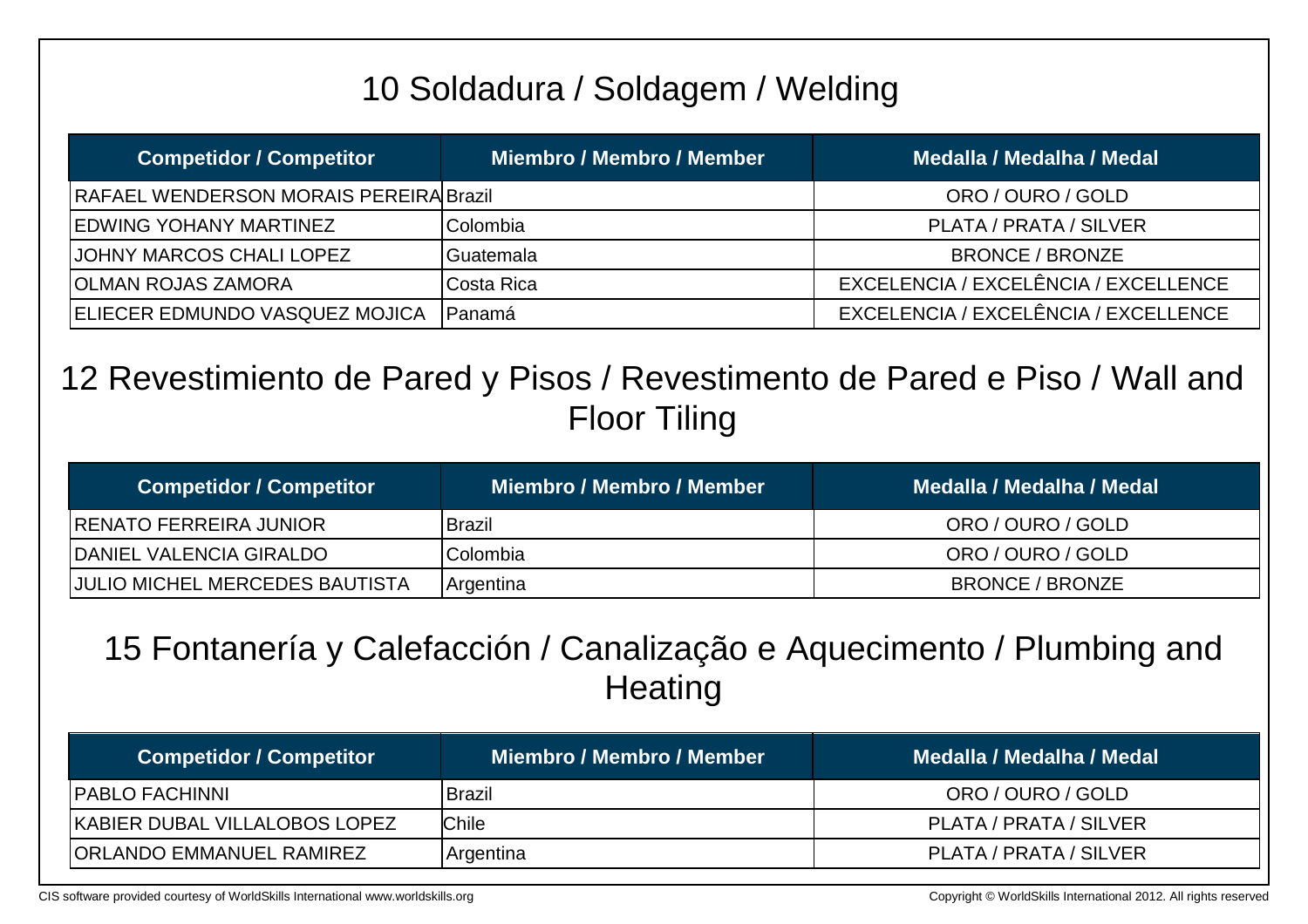## 16 Electrónica / Eletrônica / Electronics

| <b>Competidor / Competitor</b>   | Miembro / Membro / Member | Medalla / Medalha / Medal            |
|----------------------------------|---------------------------|--------------------------------------|
| <b>IMAURI SARAIVA DOS SANTOS</b> | Brazil                    | ORO / OURO / GOLD                    |
| YEISON FABIAN VARGAS DIAZ        | Colombia                  | PLATA / PRATA / SILVER               |
| IYOHAN CARLOS GIL PIMENTEL       | Dominican Republic        | BRONCE / BRONZE                      |
| ICESAR JUNIOR ARANDA AGUILAR     | Peru                      | EXCELENCIA / EXCELÊNCIA / EXCELLENCE |

### 17 Web Design

| <b>Competidor / Competitor</b>  | Miembro / Membro / Member | Medalla / Medalha / Medal |
|---------------------------------|---------------------------|---------------------------|
| <b>IDIEGO HERNANDEZ</b>         | <b>IColombia</b>          | ORO / OURO / GOLD         |
| IMATEUS PAULINO DA SILVA SANTOS | <b>IColombia</b>          | PLATA / PRATA / SILVER    |
| <b>CRISTIAN NUÑEZ MATA</b>      | Dominican Republic        | BRONCE / BRONZE           |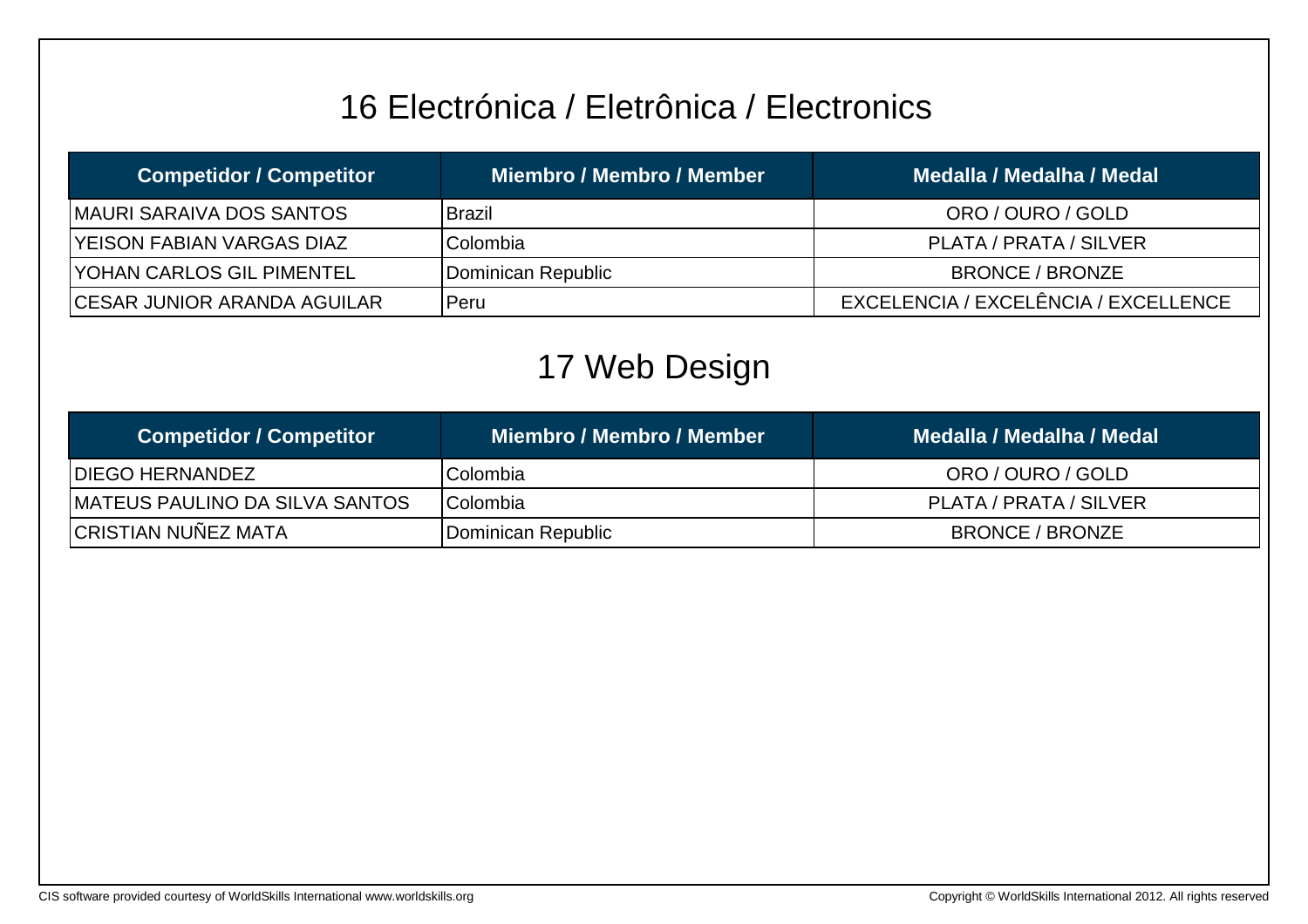## 18 Instalaciones Eléctricas / Instalações Elétricas / Electrical Installations

| <b>Competidor / Competitor</b>    | <b>Miembro / Membro / Member</b> | Medalla / Medalha / Medal            |
|-----------------------------------|----------------------------------|--------------------------------------|
| DANIEL ESTEBAN GIL PABÓN          | Colombia                         | ORO / OURO / GOLD                    |
| <b>LEANDRO FIGUEREDO OLIVEIRA</b> | <b>Brazil</b>                    | PLATA / PRATA / SILVER               |
| <b>WALTER EMANUEL ZAMUDIO</b>     | Argentina                        | BRONCE / BRONZE                      |
| <b>ILIMBERT MIRANDA ABALOS</b>    | <b>Bolivia</b>                   | EXCELENCIA / EXCELÊNCIA / EXCELLENCE |

#### 19 Control Industrial / Controle Industrial / Industrial Control

| <b>Competidor / Competitor</b>               | Miembro / Membro / Member | Medalla / Medalha / Medal |
|----------------------------------------------|---------------------------|---------------------------|
| <b>CAIQUE FERREIRA DE FARIA</b>              | <b>Brazil</b>             | ORO / OURO / GOLD         |
| <b>JHONATHAN DE JESUS REYES</b><br>IMARTINEZ | Canada                    | PLATA / PRATA / SILVER    |
| <b>IPEDRO LUIS VALENZUELA DUARTE</b>         | Colombia                  | BRONCE / BRONZE           |

## 20 Albañilería / Alvenaria / Bricklaying

| <b>Competidor / Competitor</b>     | Miembro / Membro / Member | Medalla / Medalha / Medal |
|------------------------------------|---------------------------|---------------------------|
| <b>IARIEL BERTOLUCI</b>            | <b>IBrazil</b>            | ORO / OURO / GOLD         |
| <b>ICRISTIAN DAVID HERNANDEZ</b>   | <b>IColombia</b>          | PLATA / PRATA / SILVER    |
| <b>JUANITO ESCALANTE CERVANTES</b> | <b>Bolivia</b>            | BRONCE / BRONZE           |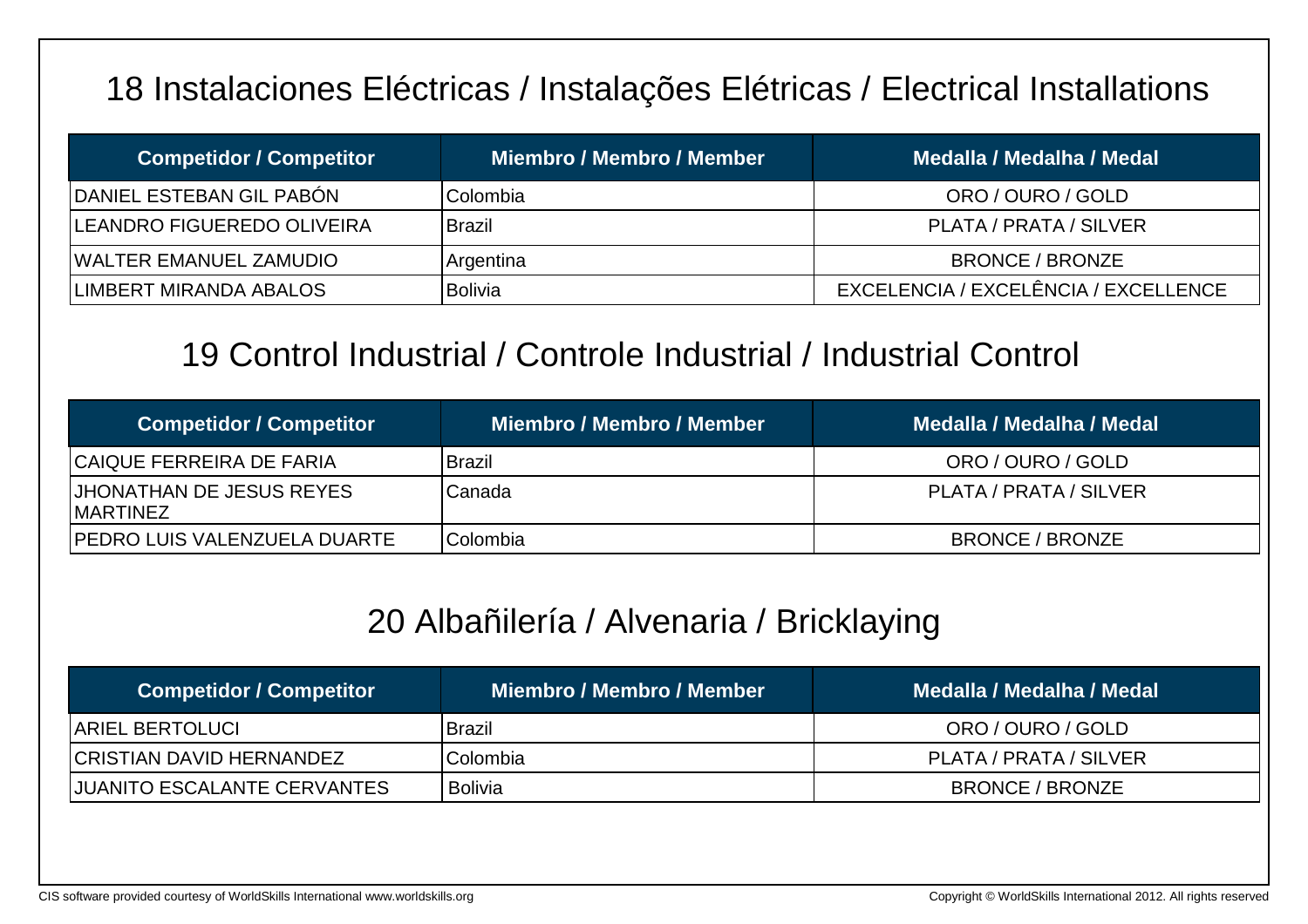## 21 Sistemas de Drywall y Yeso / Sistemas de Drywall e Gesso / Plastering and Drywall Systems

| <b>Competidor / Competitor</b>    | Miembro / Membro / Member | Medalla / Medalha / Medal |
|-----------------------------------|---------------------------|---------------------------|
| <b>IRUDIMAR BRAGA DOS SANTOS</b>  | <b>Brazil</b>             | ORO / OURO / GOLD         |
| <b>IGUSTAVO ADOLFO CANO URIBE</b> | Colombia                  | PLATA / PRATA / SILVER    |

#### 23 Robótica Móbil / Robótica Móvel / Mobile Robotics

| <b>Competidor / Competitor</b>                                        | Miembro / Membro / Member | Medalla / Medalha / Medal |
|-----------------------------------------------------------------------|---------------------------|---------------------------|
| CARLOS ADRIANO VIEIRA<br>VICTOR GABRIEL VERÍSSIMO BRANDÃO             | <b>Brazil</b>             | ORO / OURO / GOLD         |
| <b>IDAVID HENAO</b><br><b>JONATHAN VINASCO</b>                        | Colombia                  | PLATA / PRATA / SILVER    |
| JÉSSICA MARTÍNEZ ORTA<br>MIGUEL ÁNGEL TORRES CARRILLO                 | Mexico                    | <b>BRONCE / BRONZE</b>    |
| DIEGO FELIPE MUÑOZ HENRIQUEZ<br><b> FELIPE ANDRES LEAL POHLHAMMER</b> | Chile                     | <b>BRONCE / BRONZE</b>    |

#### 24 Ebanistería / marcenaria / Cabinetmaking

| <b>Competidor / Competitor</b> | Miembro / Membro / Member        | Medalla / Medalha / Medal |
|--------------------------------|----------------------------------|---------------------------|
| ISELIMAR DIAS DOS SANTOS FILHO | <b>IBrazil</b>                   | ORO / OURO / GOLD         |
| <b>IJACOB MATTHEW WOZNIAK</b>  | <b>IUnited States of America</b> | PLATA / PRATA / SILVER    |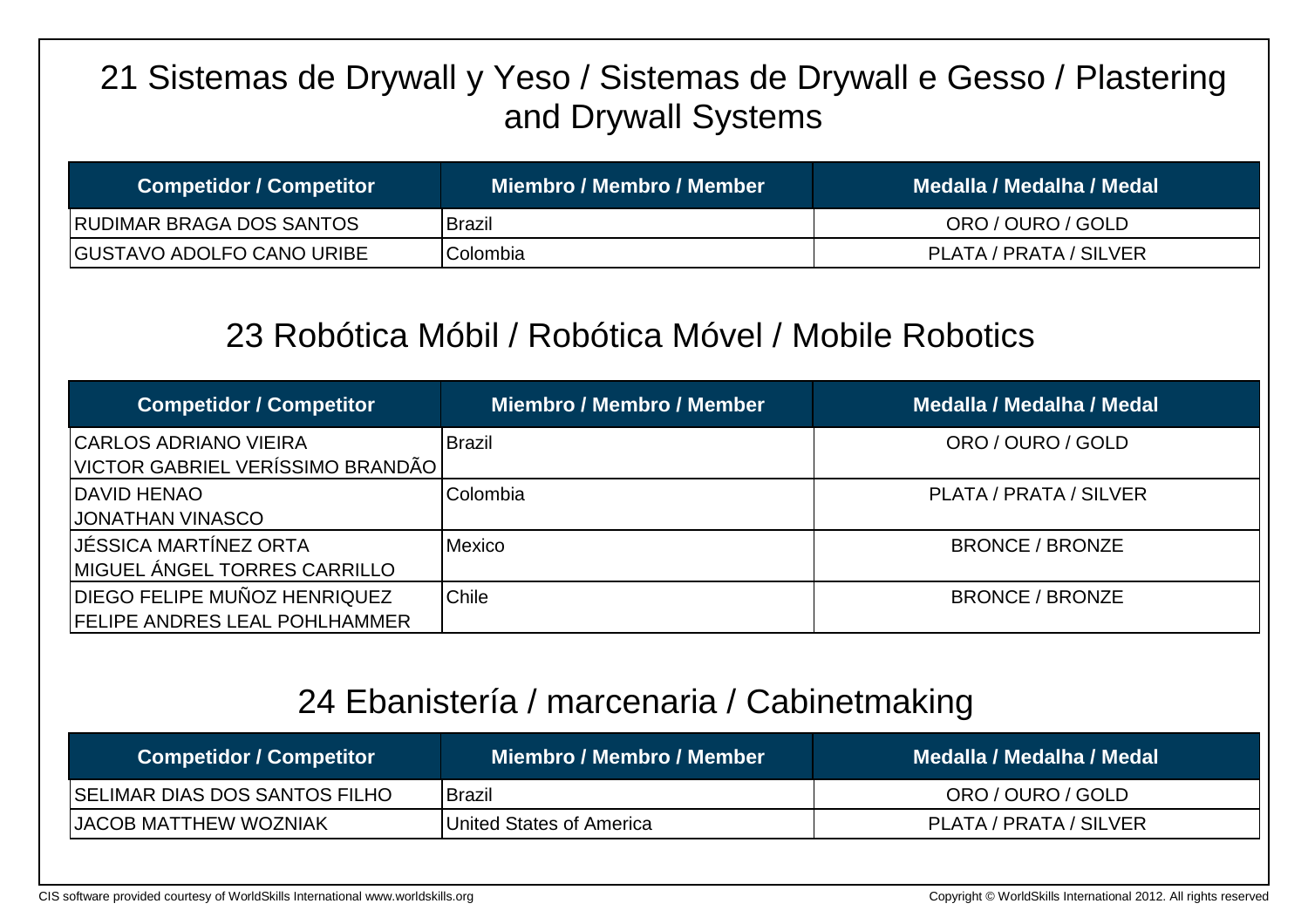## 29 Peluquería / Cabelereiro / Hairdressing

| <b>Competidor / Competitor</b> | Miembro / Membro / Member | Medalla / Medalha / Medal |
|--------------------------------|---------------------------|---------------------------|
| JJULIANA ALMEIDA BEZERRA       | <b>Brazil</b>             | ORO / OURO / GOLD         |
| GREIVIN ALEJANDRO ZÚÑIGA VEGA  | <b>ICosta Rica</b>        | PLATA / PRATA / SILVER    |
| IRUKIYA THAMIKA CLARKE         | <b>Barbados</b>           | <b>BRONCE / BRONZE</b>    |

### 31 Tecnología de la Moda / Tecnologia da Moda / Fashion Technology

| <b>Competidor / Competitor</b>        | Miembro / Membro / Member | Medalla / Medalha / Medal |
|---------------------------------------|---------------------------|---------------------------|
| <b>RUTH SUESCUN</b>                   | Colombia                  | ORO / OURO / GOLD         |
| <b>IBRENDA MELINA GONZALEZ ZUNIGA</b> | <b>ICosta Rica</b>        | PLATA / PRATA / SILVER    |

#### 32 Pastelería / Confeitaria / Confectioner/Pastry Cook

| <b>Competidor / Competitor</b>             | Miembro / Membro / Member | Medalla / Medalha / Medal |
|--------------------------------------------|---------------------------|---------------------------|
| <b>ILUIZ GUSTAVO NASCIMENTO BRANT</b>      | <b>Brazil</b>             | ORO / OURO / GOLD         |
| <b>INELSON RAMÍREZ RODRÍGUEZ</b>           | Costa Rica                | PLATA / PRATA / SILVER    |
| JONÁS OTONIEL CORONADO<br><b>IALVARADO</b> | lGuatemala                | <b>BRONCE / BRONZE</b>    |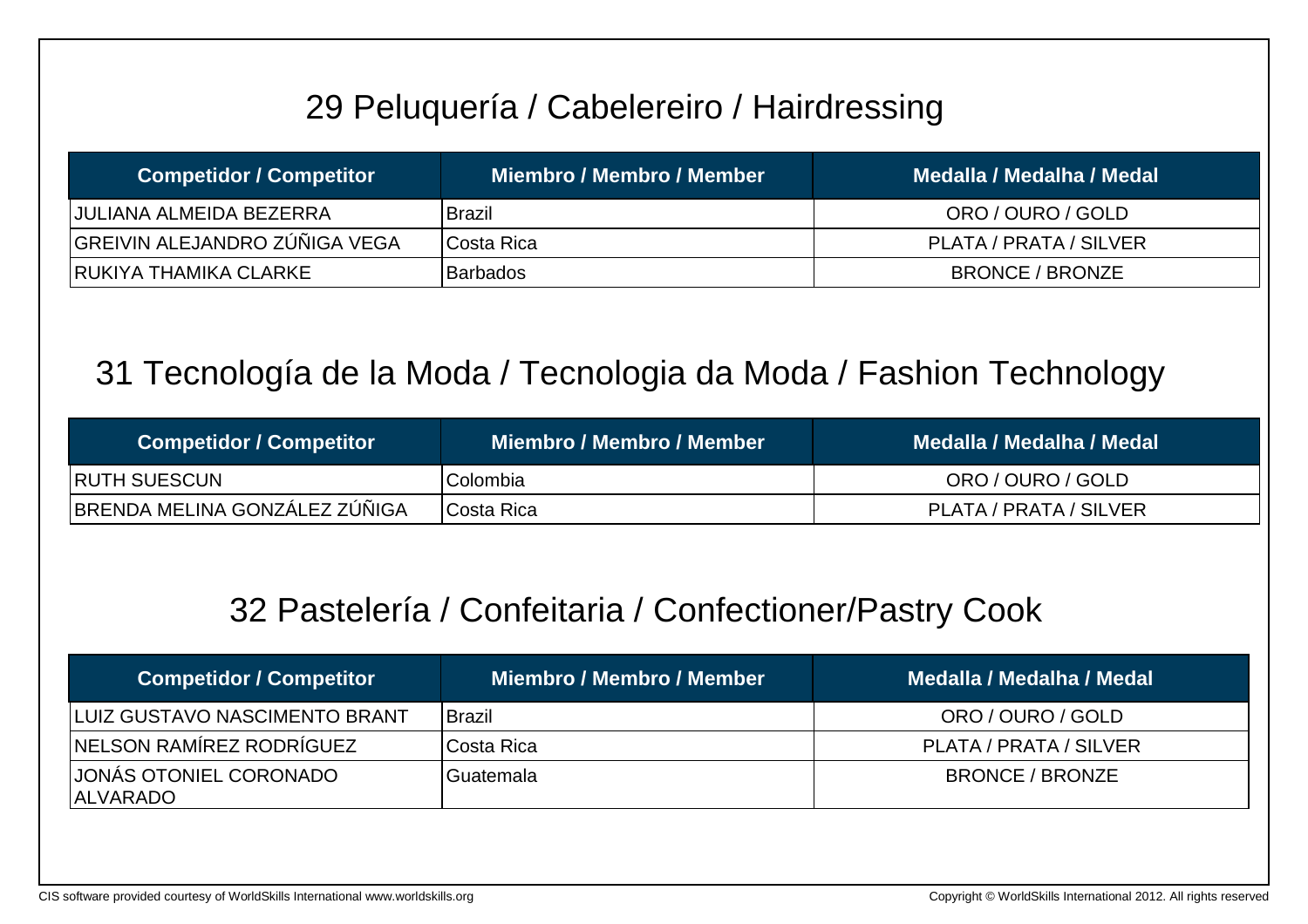## 33 Tecnología Automotriz / Tecnologia Automotiva / Automobile Technology

| <b>Competidor / Competitor</b>       | <b>Miembro / Membro / Member</b> | Medalla / Medalha / Medal            |
|--------------------------------------|----------------------------------|--------------------------------------|
| <b>IMATEUS ZITKOSKI</b>              | Brazil                           | ORO / OURO / GOLD                    |
| IMICHAEL PATRICK MULLEN              | United States of America         | PLATA / PRATA / SILVER               |
| <b>LEDARI ANTONIO TEJADA</b>         | Dominican Republic               | <b>BRONCE / BRONZE</b>               |
| <b>FERNEY MAURICIO ROJAS ESCOBAR</b> | Colombia                         | EXCELENCIA / EXCELÊNCIA / EXCELLENCE |
| <b>JOSE MANUEL ESTRADA ARAYA</b>     | Costa Rica                       | EXCELENCIA / EXCELÊNCIA / EXCELLENCE |

## 34 Cocina / Cozinha / Cooking

| <b>Competidor / Competitor</b>                 | Miembro / Membro / Member | Medalla / Medalha / Medal            |
|------------------------------------------------|---------------------------|--------------------------------------|
| <b>JORGE ALFREDO QUIÑONEZ MAZAT</b>            | <b>Guatemala</b>          | ORO / OURO / GOLD                    |
| <b>ILEISCY ATUESTA</b>                         | Colombia                  | PLATA / PRATA / SILVER               |
| <b>POLIANA AP. SOARES DO NASCIMENTO Brazil</b> |                           | BRONCE / BRONZE                      |
| <b>IFRITZ ADRIAN HAMEL CRUZ</b>                | Bolivia                   | EXCELENCIA / EXCELÊNCIA / EXCELLENCE |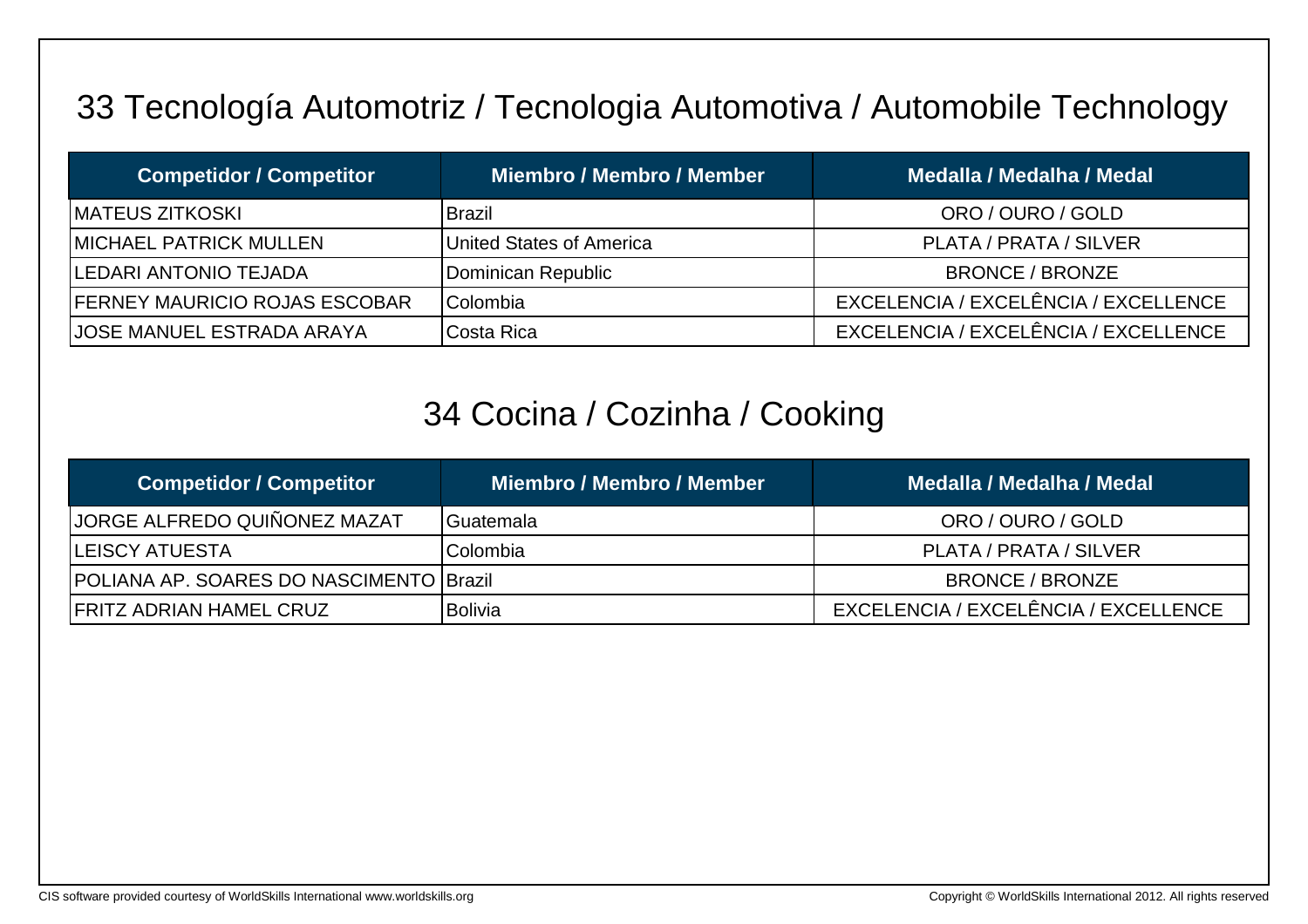## 35 Servicio de Restaurante / Serviço de Restaurante / Restaurant Service

| <b>Competidor / Competitor</b>       | Miembro / Membro / Member | Medalla / Medalha / Medal |
|--------------------------------------|---------------------------|---------------------------|
| <b>ANDERSON FONSECA DE ALMEIDA</b>   | <b>Brazil</b>             | ORO / OURO / GOLD         |
| <b>ANDIS AUDITH ANAYA BERRIO</b>     | <b>IColombia</b>          | PLATA / PRATA / SILVER    |
| <b>ERIK ANTONIO LAZCANO BARRIA</b>   | l Panama                  | BRONCE / BRONZE           |
| <b>KARLA MONSERRAT ALVAREZ REYES</b> | Mexico                    | BRONCE / BRONZE           |

### 38 Refrigeración / Refrigeração / Refrigeration

| <b>Competidor / Competitor</b> | Miembro / Membro / Member | Medalla / Medalha / Medal |
|--------------------------------|---------------------------|---------------------------|
| <b>GABRIEL SOUSA CARDOSO</b>   | <b>Brazil</b>             | ORO / OURO / GOLD         |
| DANIEL JOSE IBÁÑEZ DUQUE       | Colombia                  | PLATA / PRATA / SILVER    |
| <b>ALDO ORTELLADO</b>          | Paraguay                  | PLATA / PRATA / SILVER    |

39 Sistemas de Administracón de Red TI / Sistemas de Administração de Rede TI / IT Network Systems Administration

| <b>Competidor / Competitor</b>       | Miembro / Membro / Member | Medalla / Medalha / Medal |
|--------------------------------------|---------------------------|---------------------------|
| IDAYRON ALEXIS OLIVEROS ALDANA       | <b>IColombia</b>          | ORO / OURO / GOLD         |
| <b>IEDSON GEOVANI DOS SANTOS</b>     | <b>Brazil</b>             | PLATA / PRATA / SILVER    |
| <b>IGUSTAVO ABELINO ISEM CABRERA</b> | IGuatemala                | BRONCE / BRONZE           |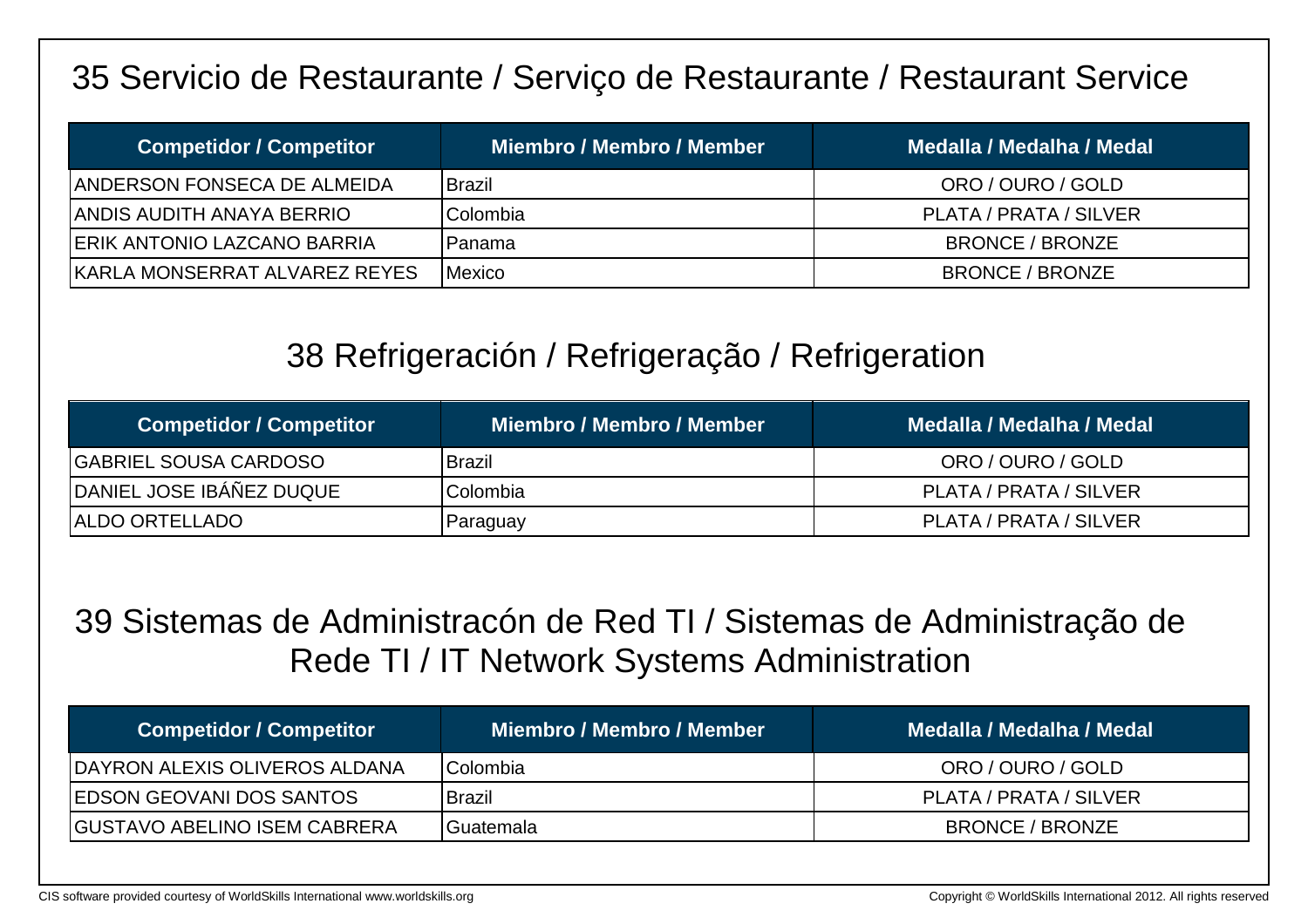## 40 Tecnología de Design Gráfico / Tecnologia de Design Gráfico / Graphic Design Technology

| <b>Competidor / Competitor</b>       | Miembro / Membro / Member | Medalla / Medalha / Medal |
|--------------------------------------|---------------------------|---------------------------|
| <b>PAULO HENRIQUE CASTRO PEREIRA</b> | <b>Brazil</b>             | ORO / OURO / GOLD         |
| <b>IREYNOLD ENRIQUE GUZMAN</b>       | IColombia                 | PLATA / PRATA / SILVER    |
| JOSÉ IGNACIO VARGAS MIRANDA          | <b>ICosta Rica</b>        | <b>BRONCE / BRONZE</b>    |

## 41 Cuidados / Caring

| <b>Competidor / Competitor</b>          | Miembro / Membro / Member | Medalla / Medalha / Medal |
|-----------------------------------------|---------------------------|---------------------------|
| <b>IRITA DE CASSIA ROCHA AGLIARDI</b>   | <b>Brazil</b>             | ORO / OURO / GOLD         |
| INGRID LORENA PALACIOS                  | lColombia                 | IPLATA / PRATA / SILVER   |
| <b>ICECILIA IRAIS MAYORGA RODRIGUEZ</b> | Mexico                    | <b>BRONCE / BRONZE</b>    |

### 46 Confección de Ropas / Confecção de Roupas / Clothes Sewing

| <b>Competidor / Competitor</b>    | Miembro / Membro / Member | Medalla / Medalha / Medal |
|-----------------------------------|---------------------------|---------------------------|
| IMARIANA MARIAH VIEIRA DE FREITAS | <b>IBrazil</b>            | ORO / OURO / GOLD         |
| <b>IEFRAIN VENTURA FLORES</b>     | Bolivia                   | PLATA / PRATA / SILVER    |
| <b>ISERGIO AMILCAR TUN BO</b>     | <b>Guatemala</b>          | BRONCE / BRONZE           |